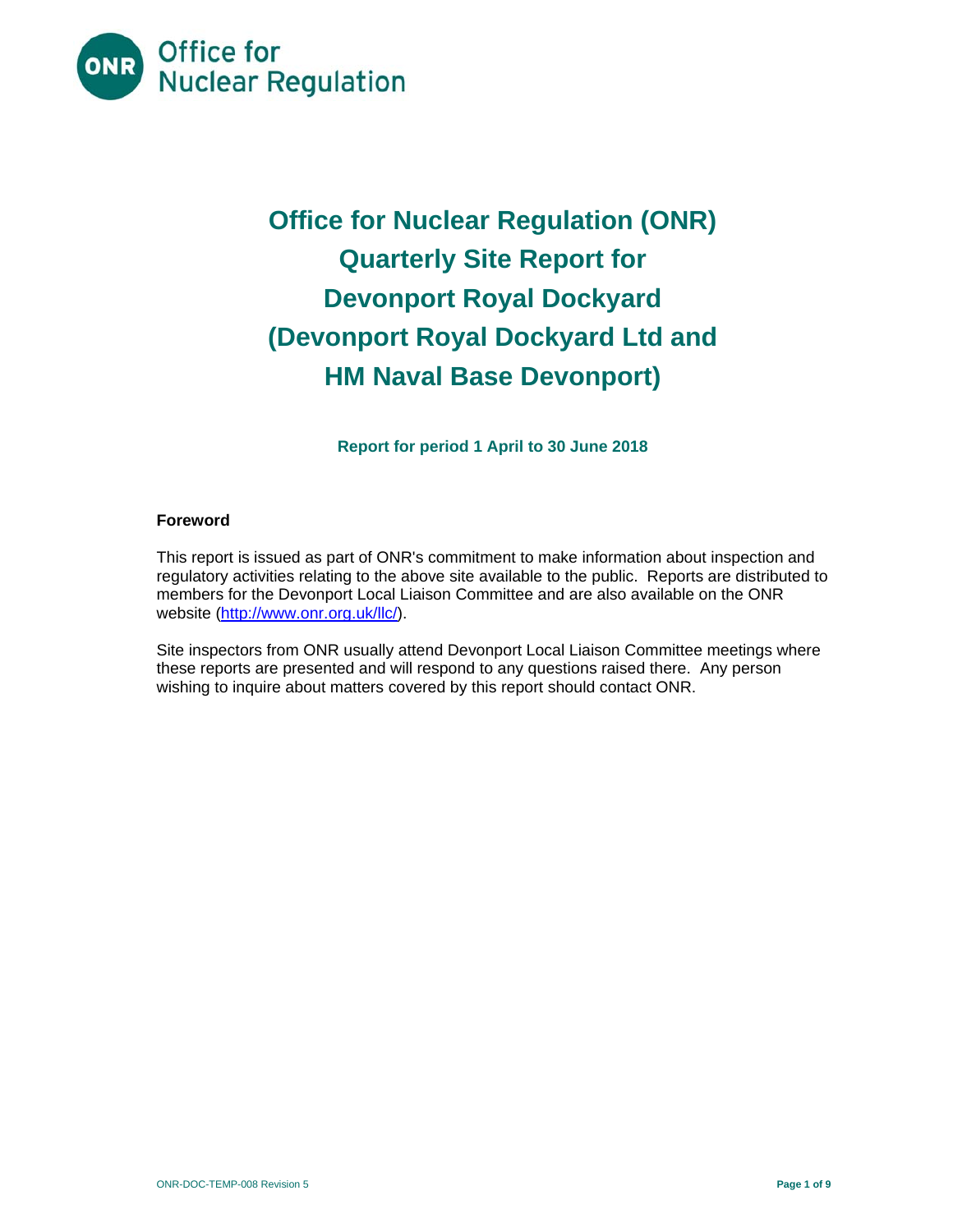## **TABLE OF CONTENTS**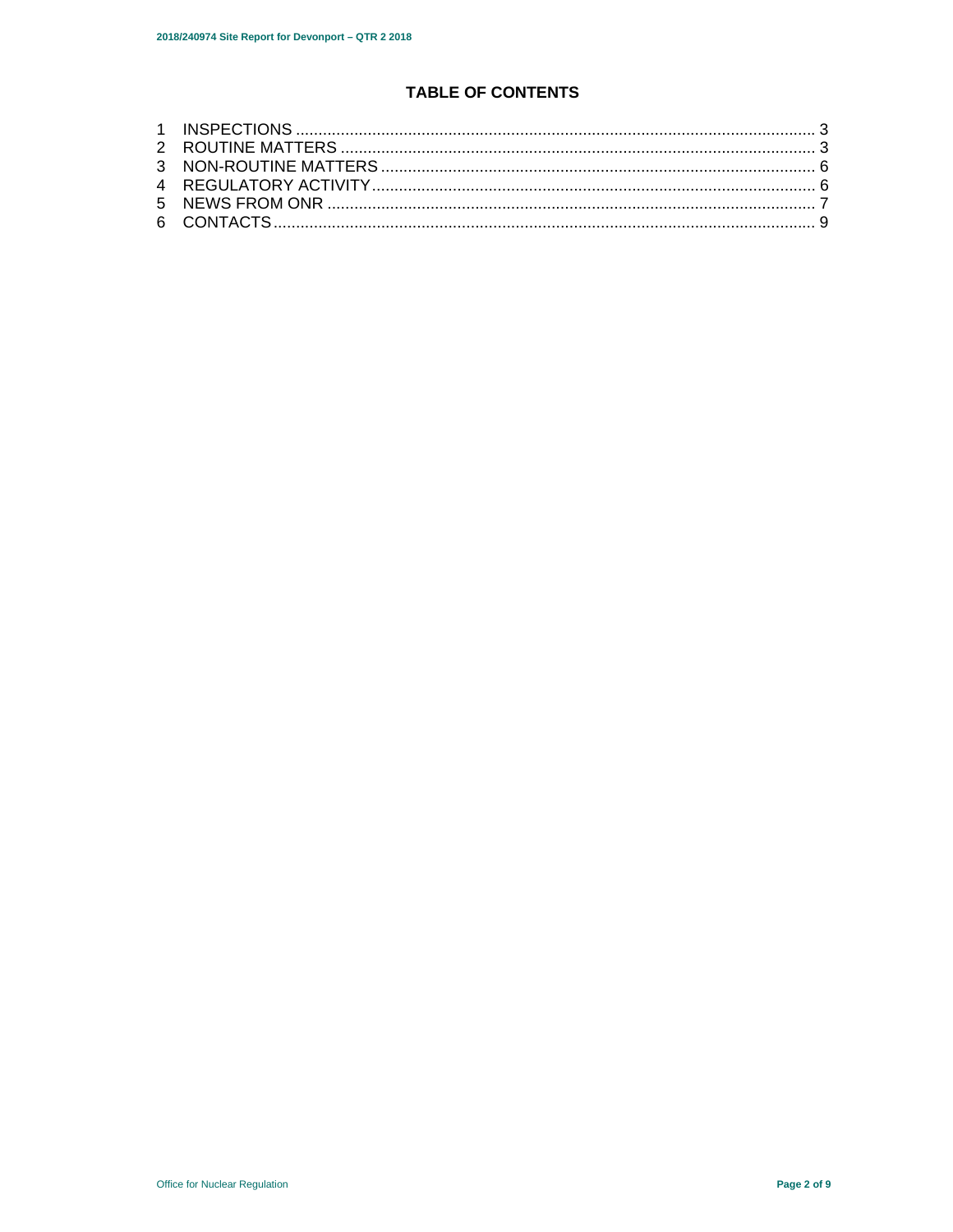#### **1 INSPECTIONS**

#### **1.1 Dates of inspection**

The ONR site inspectors made inspections on the following dates during the quarter:

- 8 April
- $16 19$  April
- $14 17$  May
- $\blacksquare$  5 6 June
- $18 22$  June

Some of the inspections were carried out with inspectors from the Ministry of Defence's internal regulatory organisation, the Defence Nuclear Safety Regulator (DNSR).

## **2 ROUTINE MATTERS**

#### **2.1 Inspections**

Inspections are undertaken as part of the process for checking compliance with:

- the conditions attached by ONR to the nuclear site licence granted under the Nuclear Installations Act 1965 (NIA65) (as amended);
- the provisions of the Energy Act 2013;
- the Health and Safety at Work Act 1974 (HSWA74); and
- Regulations made under HSWA74, for example the lonising Radiations Regulations 1999 (IRR99) and the Management of Health and Safety at Work Regulations 1999 (MHSWR99).

The inspections entail monitoring licensee's actions on the site in relation to incidents, operations, maintenance, projects, modifications, safety case changes and any other matters that may affect safety. The licensee is required to make and implement adequate arrangements under the conditions attached to the licence in order to ensure legal compliance. Inspectors seek to judge both the adequacy of these arrangements and their implementation.

In this period, routine inspections of Devonport covered the following:

- examination, maintenance, inspection and testing;
- restrictions on nuclear matter on the site:
- consignment of nuclear matter;
- periodic review;
- operational records;
- independent nuclear assurance;
- operating rules and instructions;
- fire safety, and
- **•** meeting safety representatives.

In general, ONR judged the arrangements made and implemented by the site in response to safety requirements to be adequate in the areas inspected. Where improvements were considered necessary, the licensee made commitments to address the issues, and the inspectors will monitor progress during future visits. If necessary, ONR will take formal regulatory enforcement action to ensure that appropriate remedial measures are implemented to reasonably practicable timescales.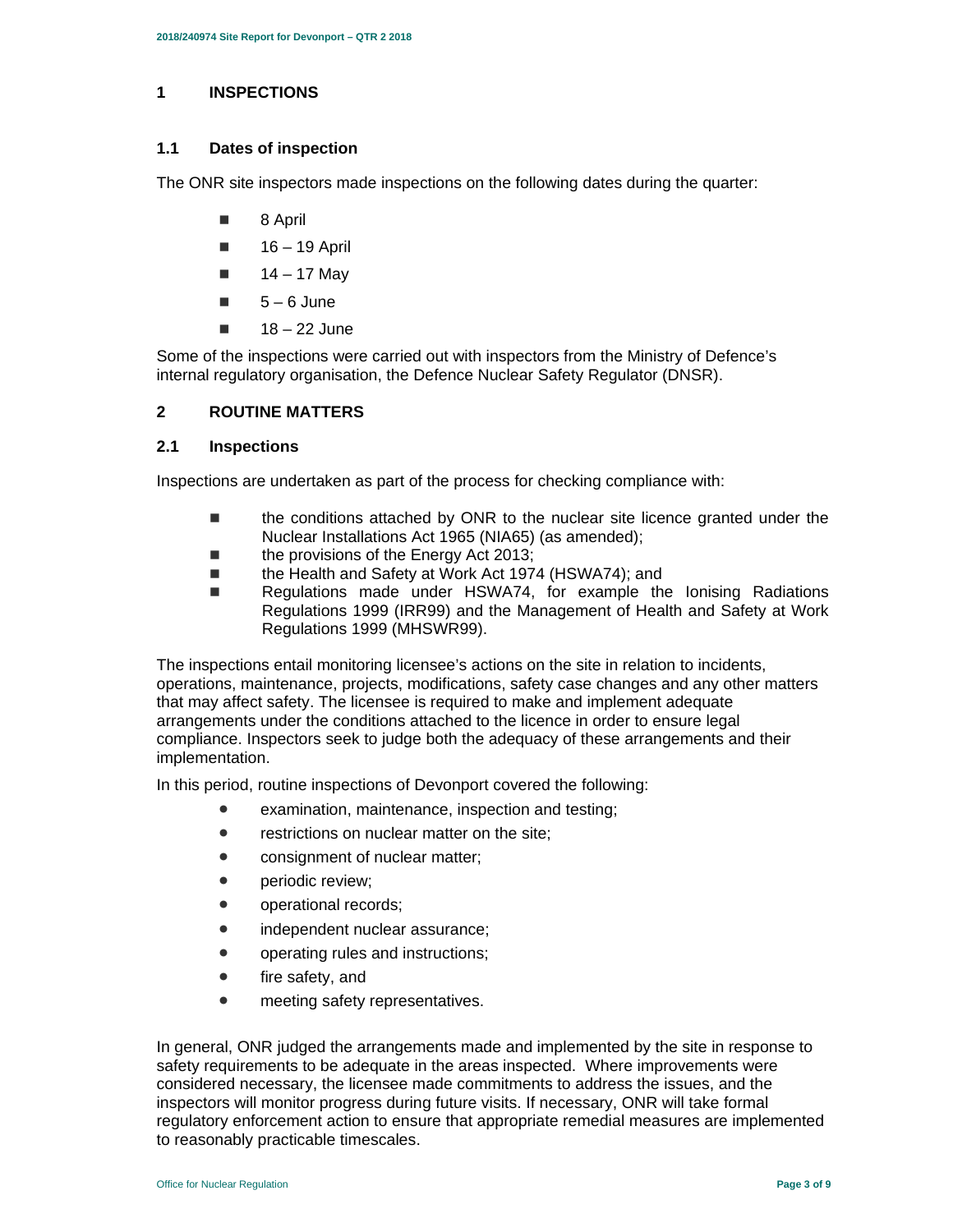The following sections provide an update on items previously covered in ONR's site reports, and relevant new information.

## **SITE DEVELOPMENTS AND FUTURE NUCLEAR FACILITIES**

ONR continues to engage on the project to provide a new defueling capability in the Submarine Refit Complex (SRC), known as 'Future Nuclear Facilities'. This will enable final defueling of Laid-Up Submarines (LUSM). ONR is regulating the new Reactor Access House (RAH) project through agreed regulatory hold points, and through DRDL's compliance with its arrangements for modification to the design of plant during construction (LC20) and commissioning (LC21).

ONR continues to engage with DRDL on 'Future Docking Facilities'. This work is focused on ensuring that the dockyard has sufficient capacity and facilities to deliver the longer term submarine programme safely. Work is being undertaken on developing a safety case which aims to maximise the safety credit from the boat safety systems, to optimise the infrastructure upgrade requirements.

ONR has engaged with the licensee in relation to proposed organisational changes that will be implemented in accordance with the licensee's Licence Condition 36 (organisational capability) arrangements.

#### **DEVONPORT NUCLEAR SAFETY STRATEGY**

ONR continues to engage with DRDL on the content and time-scales for delivery of the DRDL ten year nuclear safety strategy. ONR has developed a regulatory strategy which enhances the regulatory presence on the site, and focuses on targeted areas to enable DRDL to move out of 'enhanced regulatory attention' at the earliest opportunity.

#### **SUBMARINE REFIT COMPLEX**

Work to remove the legacy crane pedestal in the SRC is progressing well and the licensee reports that the contractor has adapted to working in the licensed site environment and is exhibiting good safety performance. The licensee expects the work to be complete before the next docking and ONR has no reason to believe this will not be achieved. Removal of this legacy pedestal is a significant safety improvement contributing to hazard and risk reduction on the site. ONR will continue to monitor the task to completion.

ONR has agreed the readiness inspections to be carried out before the next docking and is considering some proposed crane modifications to establish if any further permissioning will be required. The licensee has introduced hold points to ensure these are completed.

A number of incidents have been reported to ONR where maintenance was not carried out within the period specified in the plant maintenance schedule. ONR has discussed this with the licensee at senior level and they have committed to investigating the events to identify common root causes and to take corrective action.

## **9 DOCK**

Routine regulatory engagements continue with the licensee on the 9 Dock facility, in respect to safe operations associated with maintenance of HMS Vanguard.

#### **REGULATORY REFORM (FIRE SAFETY) ORDER 2005**

ONR carried out a planned inspection to confirm that the Licensee was complying with the requirements of the Regulatory Reform (Fire Safety) Order 2005, to ensure adequate arrangements are in place to protect people's life safety from the danger of fire. The licensee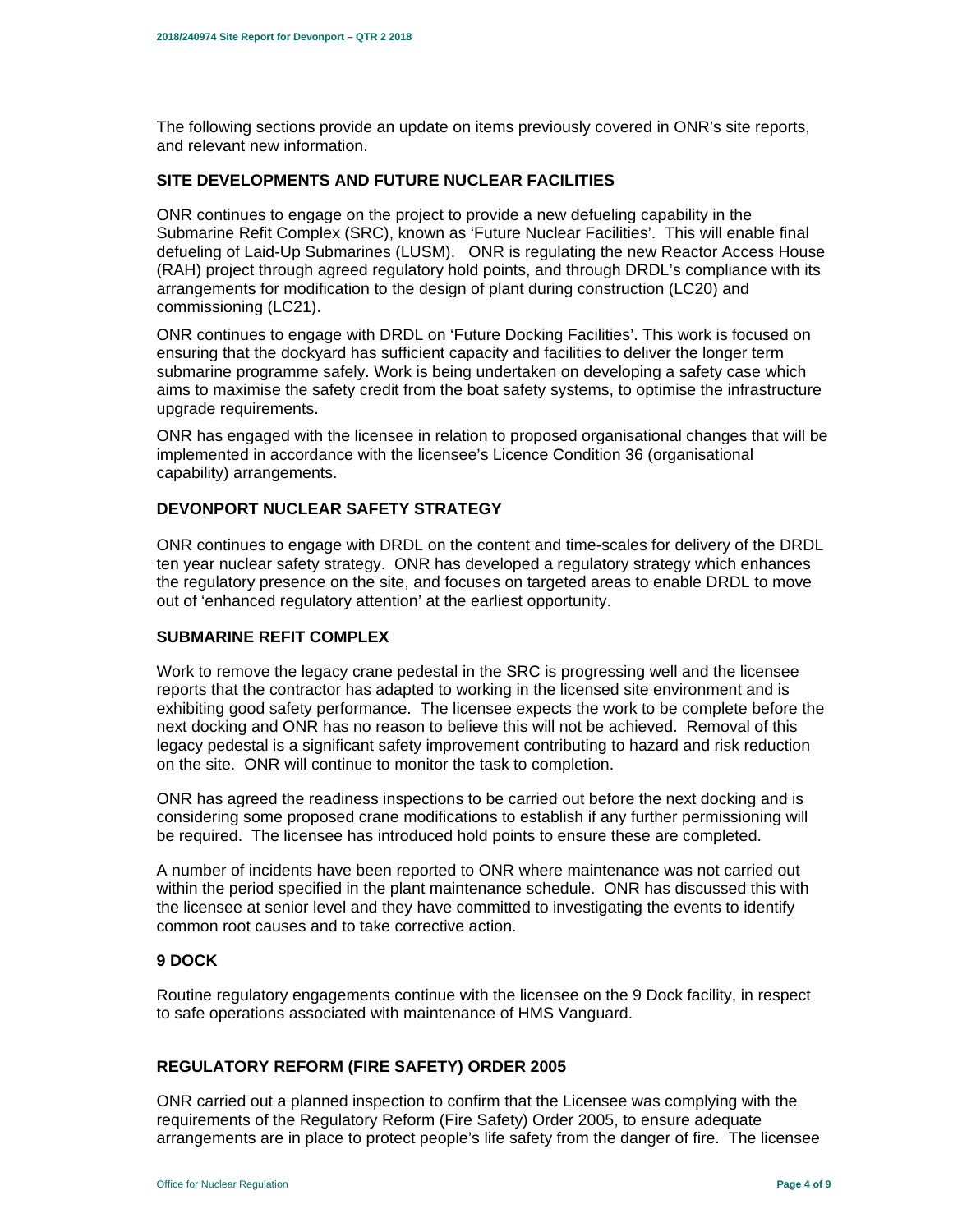demonstrated a good standard of compliance and a good level of fire safety provision and management.

## **LICENCE CONDITIONS 4 AND 5 – RESTRICTIONS ON NUCLEAR MATTER ON THE SITE AND CONSIGNMENT OF NUCLEAR MATTER**

The Licence Condition 4 (Restrictions on nuclear matter on the site) and 5 (Consignment of nuclear matter) compliance inspections focused on the implementation of the licensee's arrangements for the licence conditions; specifically their arrangements for refuelling activities. ONR concluded that the licensee has adequate arrangements in place to maintain compliance with these Licence Conditions.

## **LICENCE CONDITION 15 – SAFETY DOCUMENTATION**

ONR conducted a Licence Condition 15 (periodic review) compliance inspection, focused on the development and implementation of revised arrangements for the licence condition, specifically in relation to the periodic review of the Nuclear Utilities Building (NUB). The inspection found that the Licensee has not yet implemented satisfactory arrangements for compliance with LC15. There are existing regulatory issues associated with this shortfall which will continue to be followed up by ONR specialist inspectors.

#### **LICENCE CONDITION 25 – SAFETY DOCUMENTATION**

The Licence Condition 25 (Operational records) compliance inspection was conducted at a corporate level to allow an informed view to be undertaken of the licensee's compliance with its LC 25 arrangements across the business. ONR concluded that the licensee has adequate arrangements in place, and is engaged in enhancing their arrangements.

## **LICENCE CONDITIONS 27 AND 28 – SAFETY MECHANISMS DEVICES AND CIRCUITS AND EXAMINATION, INSPECTION, MAINTENANCE AND TESTING**

The scope of the intervention was a facility specific plant maintenance schedule, and progress on addressing two existing regulatory issues. DRDL is currently carrying out improvements to its licence condition compliance arrangements, and consequently the arrangements were not examined by this inspection. Two safety significant maintenance activities were inspected. The maintenance tasks were identified in the plant maintenance schedule and carried out in accordance with procedures and instructions. Control and supervision of the work was satisfactory and adequate records were maintained. The two existing regulatory issues relating to LC 27 and 28 remain open and will be subject to further regulatory engagement.

## **LICENCE CONDITION 23 AND 24 – OPERATING RULES AND OPERATING INSTRUCTIONS**

The inspection examined the adequacy of DRDL's arrangements and subsequent implementation for Licence Condition 23 (operating rules) and LC24 (operating instructions). It focussed on operations that may affect safety which were on- going during the inspection in the Submarine Refit Complex (SRC) and 9 Dock. The inspection found that the operations sampled were being controlled and carried out in compliance with the conditions and limits that DRDL has identified as being necessary in the interest of safety. It was also found that these operations were being completed in accordance with written instructions, which included those instructions necessary in the interest of safety and to ensure that Operating Rules are implemented.

## **INSPECTION OF INDEPENDENT NUCLEAR ASSURANCE FUNCTION**

This intervention was undertaken to sample the effectiveness of the Independent Nuclear Assurance (INA) function. The intervention considered the licensee's organisational capability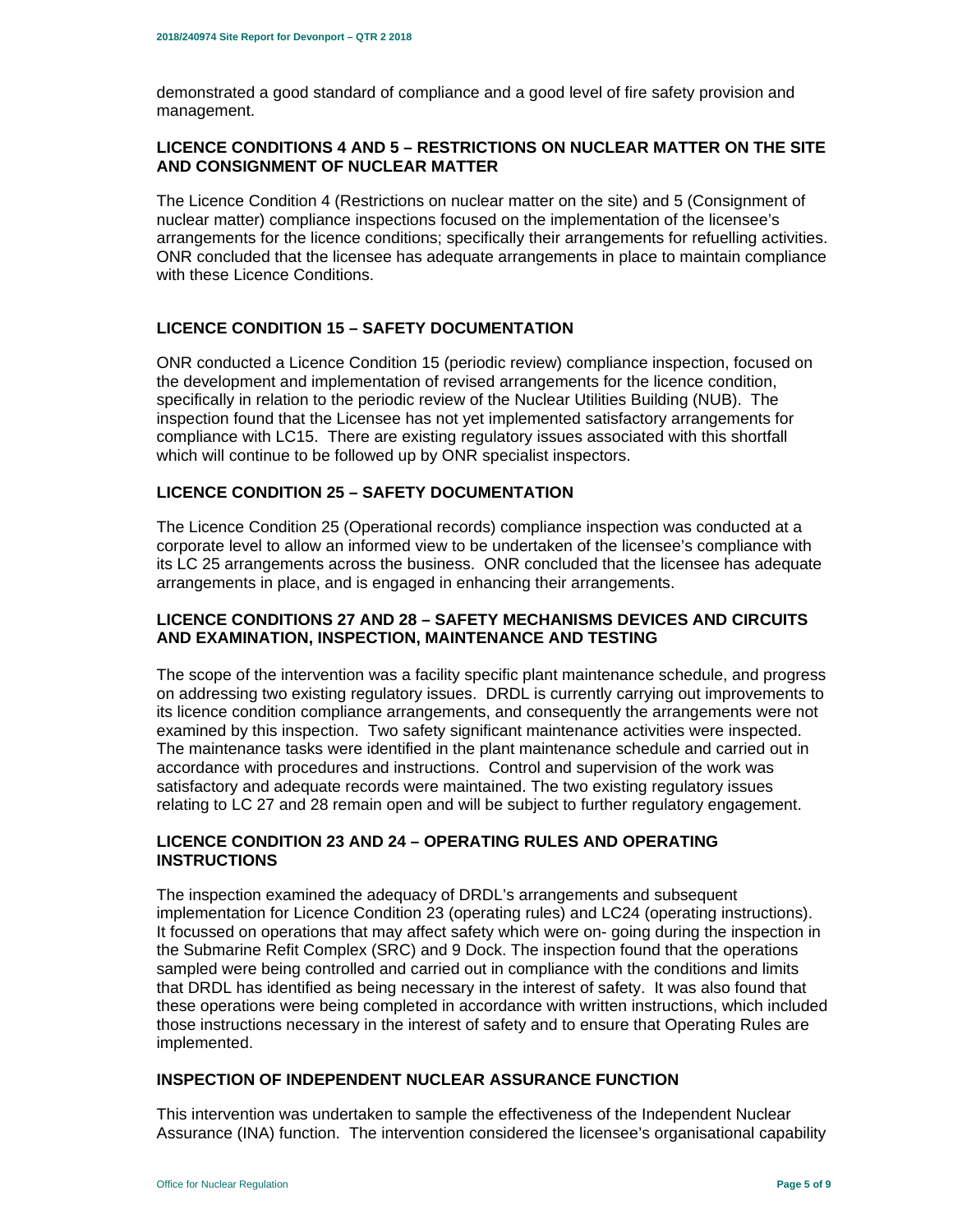and capacity within the INA function; its independence to be able to raise issues of concern with senior level staff; the adequacy of advice given and timely response to findings; and to broadly assess the cultural acceptance of challenge within the organisation and the remit/mandate of the function.

The inspection found that the challenge function is independent from the other business directorates. There was evidence of clear independent advice being provided into the business from key groups on site such as Independent Peer Review of safety case documentation, the Nuclear Safety Committee, Radiological Waste and Radiological Protection. Shortfalls were identified in relation to capability of the INA function. There is an existing regulatory issue associated with this shortfall which will continue to be followed up by the ONR site inspection team.

#### **ENGAGEMENT WITH SAFETY REPRESENTATIVES**

The ONR site inspection team held a periodic meeting with safety representatives, to support their function of representing employees and receiving information on matters affecting their health, safety and welfare at work.

## **INSPECTIONS AT HM NAVAL BASE DEVONPORT**

The majority of sites inspected by ONR are licensed under the Nuclear Installations Act 1965 (as amended). HM Naval Base Devonport is not a licensed site although it operates under Authorisation from the Defence Nuclear Safety Regulator (DNSR). The site is regulated by ONR through the following legislation:

- the Health and Safety at Work etc Act (HSWA) 1974; and
- **Regulations made under the HSWA (for example the Ionising Radiations** Regulations 1999, the Radiation (Emergency Preparedness and Public Information) Regulations 2001 (REPPIR) and the Management of Health and Safety at Work Regulations 1999).

There were no inspections undertaken by ONR during the period.

## **3 NON-ROUTINE MATTERS**

Licensees are required to have arrangements to respond to non-routine matters and events. ONR inspectors judge the adequacy of the licensee's response, including actions taken to implement any necessary improvements.

## **INCIDENTS ON THE SITE**

In accordance with site arrangements and regulatory requirements under Licence Condition 7 (Incidents on the site), DRDL have reported a number of events to ONR in the quarter. ONR inspectors have carried out follow up enquires to gather information, to determine if the licensee's response to these events was adequate and to determine if the incident met ONR's investigation criteria. None of the events reported met the ONR investigation criteria. ONR will monitor the efficiency of the DRDL corrective actions as part of normal regulatory business.

#### **4 REGULATORY ACTIVITY**

ONR may issue formal documents to ensure compliance with regulatory requirements. Under nuclear site licence conditions, ONR issues regulatory documents, which either permit an activity or require some form of action to be taken; these are usually collectively termed 'Licence Instruments' (LIs), but can take other forms. In addition, inspectors may issue Enforcement Notices to secure improvements to safety.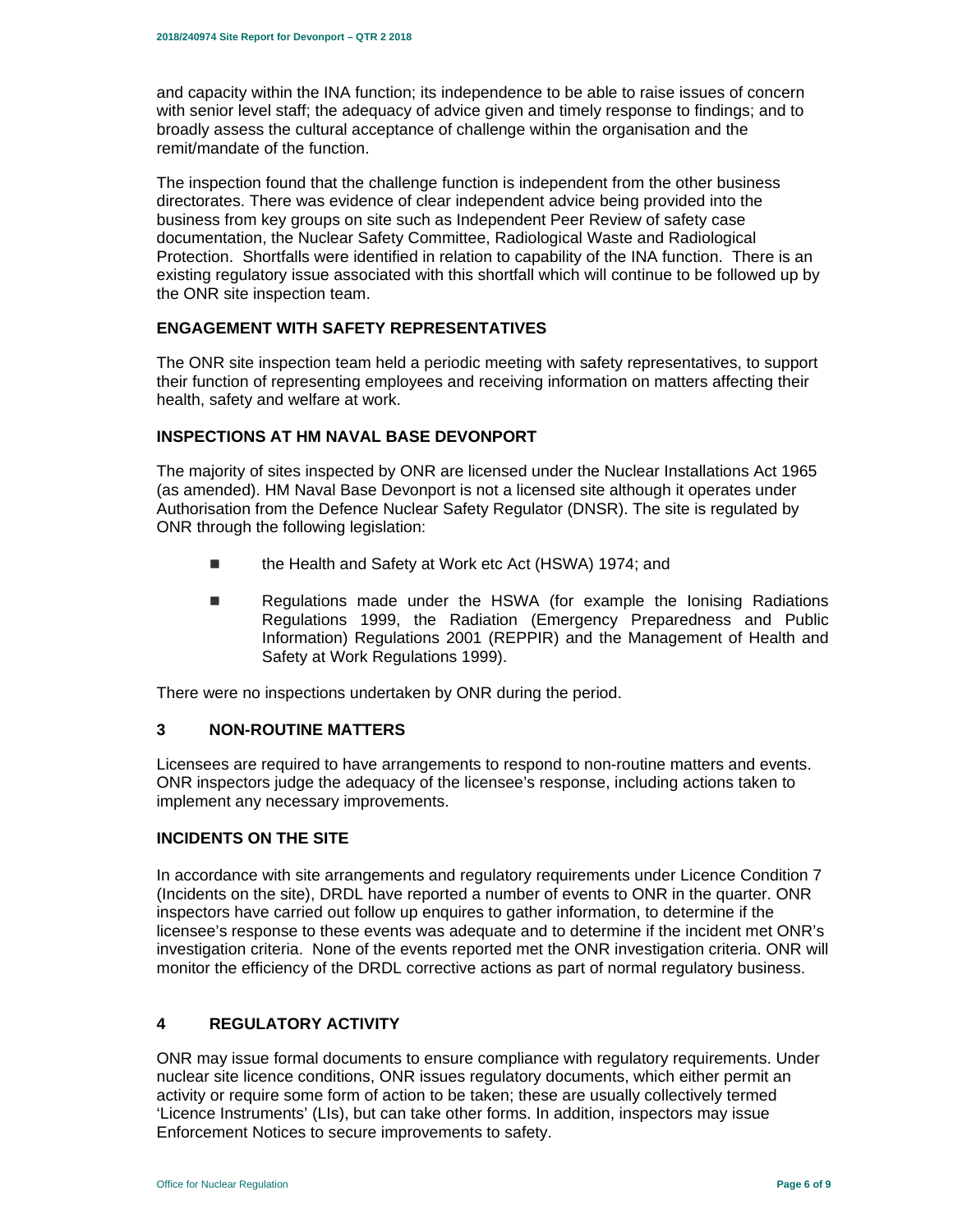■ No LIs or Enforcement Notices were issued during the period.

## **Table 1 Licence Instruments and Enforcement Notices Issued by ONR during this period**

| <b>Date</b> | <b>Type</b> | <b>Ref No</b> | <b>Description</b> |
|-------------|-------------|---------------|--------------------|
|             |             |               |                    |
|             |             |               |                    |
|             |             |               |                    |
|             |             |               |                    |

Reports detailing the above regulatory decisions can be found on the ONR website at http://www.onr.org.uk/pars/.

## **5 NEWS FROM ONR**

## **Stakeholder Engagement**

- On 9 May we held our ONR annual Industry Conference, with the theme 'Public Safety – everyone's responsibility.' Delegates from more than 45 different organisations attended, and we were delighted that Richard Harrington, Parliamentary under Secretary of State, Minister for Business and Industry, was able to join us to deliver a keynote speech. The conference provided us with an opportunity to engage directly with senior representatives from across industry and government on a number of topical and strategic issues affecting the sector.
- As part of our continued stakeholder engagement work, we welcomed finance professionals from a number of nuclear site licensees and dutyholders to seminars in London and Birmingham in June. Led by our Finance Director, Sarah High, we hosted the seminars to provide the industry with a better understanding of our charging methodology, the principles we apply, and how the charging process works. To accompany the seminars we have also published a new booklet – How we charge for Nuclear Regulation – which is available on our website.
- The next ONR/NGO engagement forum will take place on 11 October in London. This is a forum to discuss strategic, cross-cutting regulatory matters. Site specific matters are normally addressed via Site Stakeholder Groups. We are always keen to engage with a range of stakeholders and groups on nuclear safety and security issues, so if you do represent a nuclear-interest Non-Governmental Organisation, and are not already involved through our forum or via a Site Stakeholder Group, then please get in touch with the ONR Communications team for further details, via contact@onr.gov.uk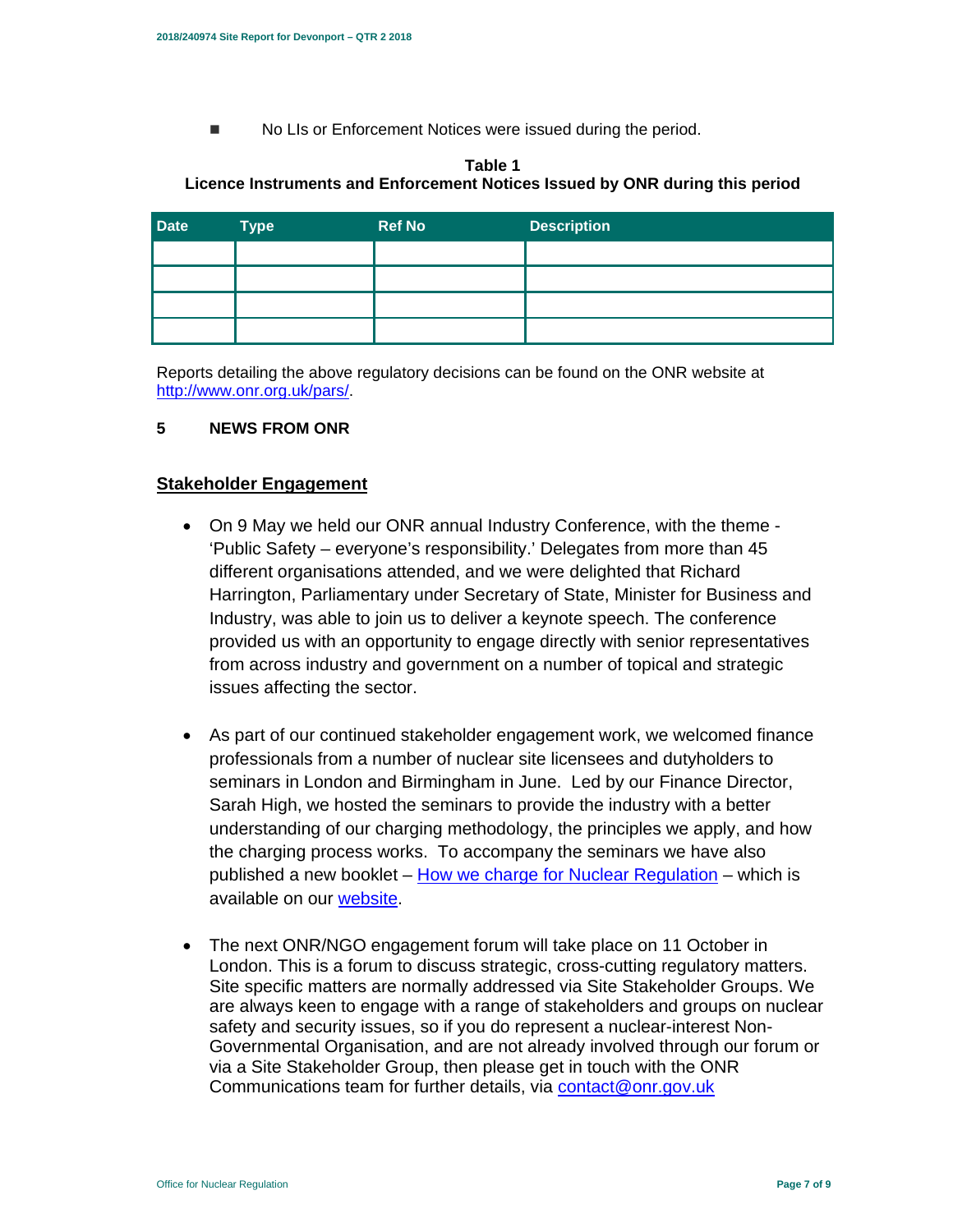# **Regulatory News**

- A delegation from ONR, led by Chief Nuclear Inspector Mark Foy, supported the UK's contribution to the 6th Joint Convention review meeting in Vienna. Bringing together 78 countries from around the world, the Joint Convention on the Safety of Spent Fuel Management and the Safety of Radioactive Waste Management is the world's leading international forum for ensuring society and the environment are protected from hazards arising from spent fuel and radioactive waste. Further details can be found on the IAEA website.
- In August Mark Foy, will host a webinar on the outcome of the UK report to the joint convention. Further details on how to sign up for the webinar will be advertised on our website and social media channels over the coming weeks.
- We have notified Sellafield Ltd of our intention to prosecute the company for offences under Section 2 (1) of the Health and Safety at Work etc. Act (1974). The charge relates to an incident on 5 February, 2017, at a facility which handles special nuclear materials, which resulted in personal contamination to a Sellafield Ltd employee. The decision to prosecute follows an ONR investigation into the incident
- In May we awarded the contract for delivery of the UK Nuclear Safeguards Information Management and Reporting System (SIMRS) to Axis 12 Ltd. The IT system is necessary for us to establish a domestic safeguards regime after the UK's withdrawal from the Euratom Treaty. The government has now launched the consultation on Nuclear Safeguards Regulation, further details can be found on our **website**.

# **Corporate News**

- In May we published a self-assessment exercise to update on how well our activity currently aligns with the Regulators' Code, which came into effect in April 2014 to provide a framework for how regulators should engage with those they regulate. The full report is available on our website.
- In June we published our Annual Report and Accounts highlighting the extent of our regulatory activities. During the 17/18 year over 1,000 inspections were carried out across 36 licensed sites and transport dutyholders, ensuring the required standards of safety and security were met to protect the public and workers. The full report is available on our website.
- In July we published our second *gender pay report*. The organisation-wide results show that ONR has a mean gender pay gap of 35.2%, which is wider than last year, although it is broadly similar to the rest of the UK nuclear